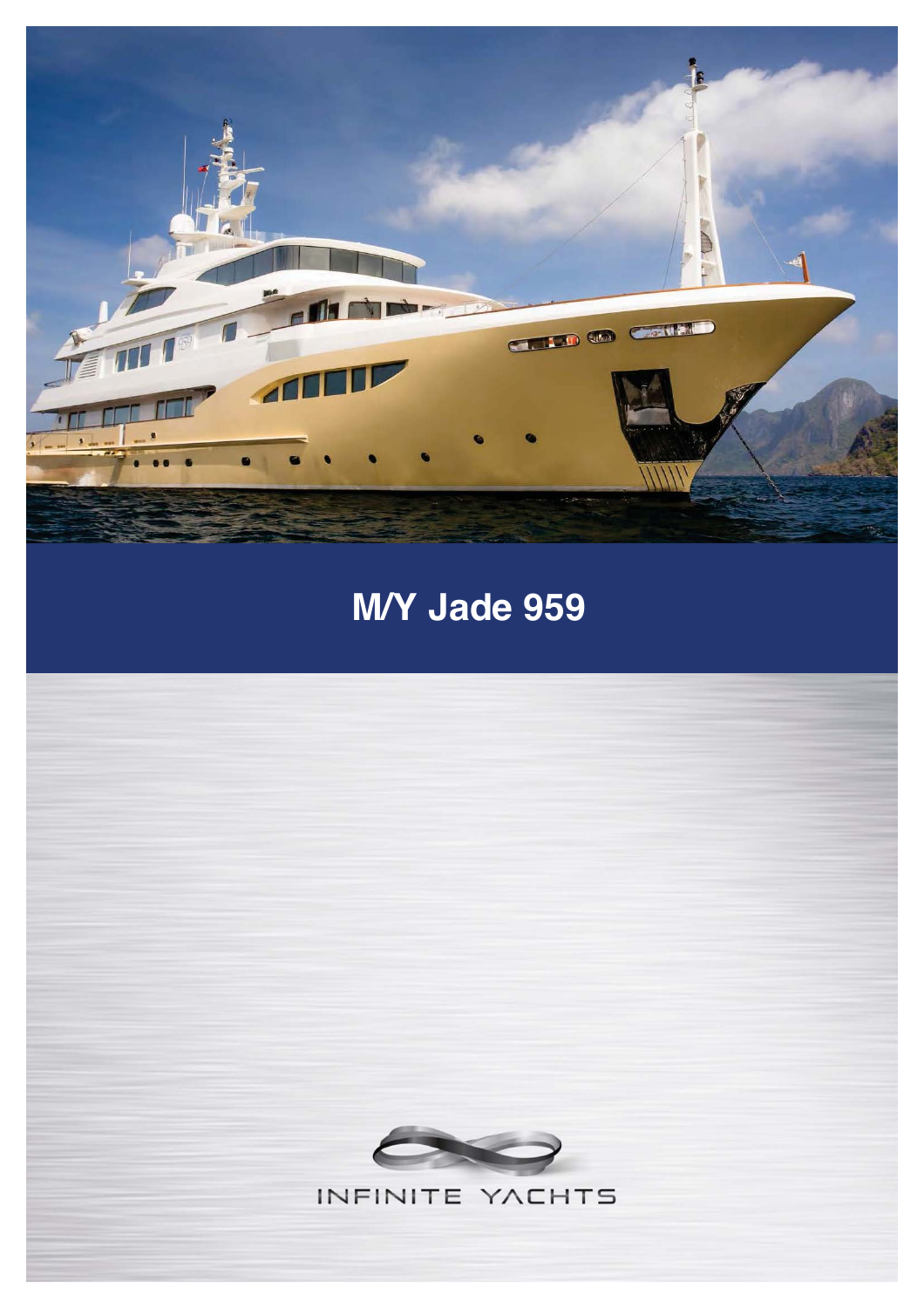### **M/Y Jade 959**

#### **SPECIFICATIONS**

| <b>Builder:</b>        | <b>Jade Yachts</b>                                                     |
|------------------------|------------------------------------------------------------------------|
| Year:                  | 2014                                                                   |
| <b>Accommodation:</b>  | 12 guests in 6 cabins (4 Double, 2 Twin, 2 Convertible)                |
| <b>Material:</b>       | <b>Steel</b>                                                           |
| Lying:                 | Med                                                                    |
| Loa:                   | 51.8m (170ft)                                                          |
| Beam:                  | 9,4m (30ft)                                                            |
| Draft:                 | $3,1m$ (10ft)                                                          |
| Port of registry:      | Cayman Islands                                                         |
| <b>Engines:</b>        | MTU 16V 4000 M61 2682 HP                                               |
| <b>Cruising speed:</b> | 11 knots                                                               |
| <b>Maximum speed:</b>  | 16 knots                                                               |
| Range:                 | 4 000nm                                                                |
| <b>Fuel capacity:</b>  | 350Liters/hour                                                         |
| <b>Stabilizers:</b>    | Zero speed stabilizers                                                 |
| Airconditioning:       | Yes                                                                    |
| <b>Crew members:</b>   | 9                                                                      |
| Price per week:        | High season: $300\,000\$ + VAT+ APA<br>Low season: 250 000\$+ VAT+ APA |

New on the charter market since September 2015, superyacht JADE 959 has showstopping powerful lines and exterior by renowned Espinosa

Yacht Design. Central Yacht created a contemporary interior in muted neutrals. Italian cachet is added with fashion house Fendi custom-made sofas and chairs with soft leather furnishings.

The 52-m JADE 959 accommodates 12 guests in 6 cabins of which 2 Master 'family staterooms' with an optional extra sofa bed each. Her enormous interior space includes a spacious (business) lounge adjoining the VIP Master, separate dining and breakfast/play rooms and a yoga/ massage room.

Children and adults alike will enjoy the Jacuzzi and the comfy-cushioned loft with play stations and superb panoramic view. There is a state of the art entertainment system including MBL radial speakers.

For active guests there are plenty of water toys and water sports activities available, including scuba diving. JADE 959 is one of the few charter yachts of her caliber available in Southeast Asia (Thailand, Myanmar (Burma), Philippines and Andaman Islands). She will be in the Maldives from December until March and is still available for a New Year charter. She will be available in El Gouna in April and in the South of France for the 2016 summer season.

JADE 959 is ideal for two families with children, a corporate cruise or a holiday with friends.

### **TENDERS & TOYS**

- 
- 
- 4.2m Crew tender
- 6.25m Williams 5 Sea Doo Jet Skis 1 Set Water Skis 2 Paddle Boards<br>- 4.5m Tender 10 Sets Dive Gear 2 Kayaks 2 Hayaks 1 Water Walking
	- 10 Sets Dive Gear 2 Kayaks 10 Sets Dive Gear 2 Kayaks 1 Water Walking Ball<br>- 1 Set Water Skis 2 Wakeboards 1 Water Sofa
	-

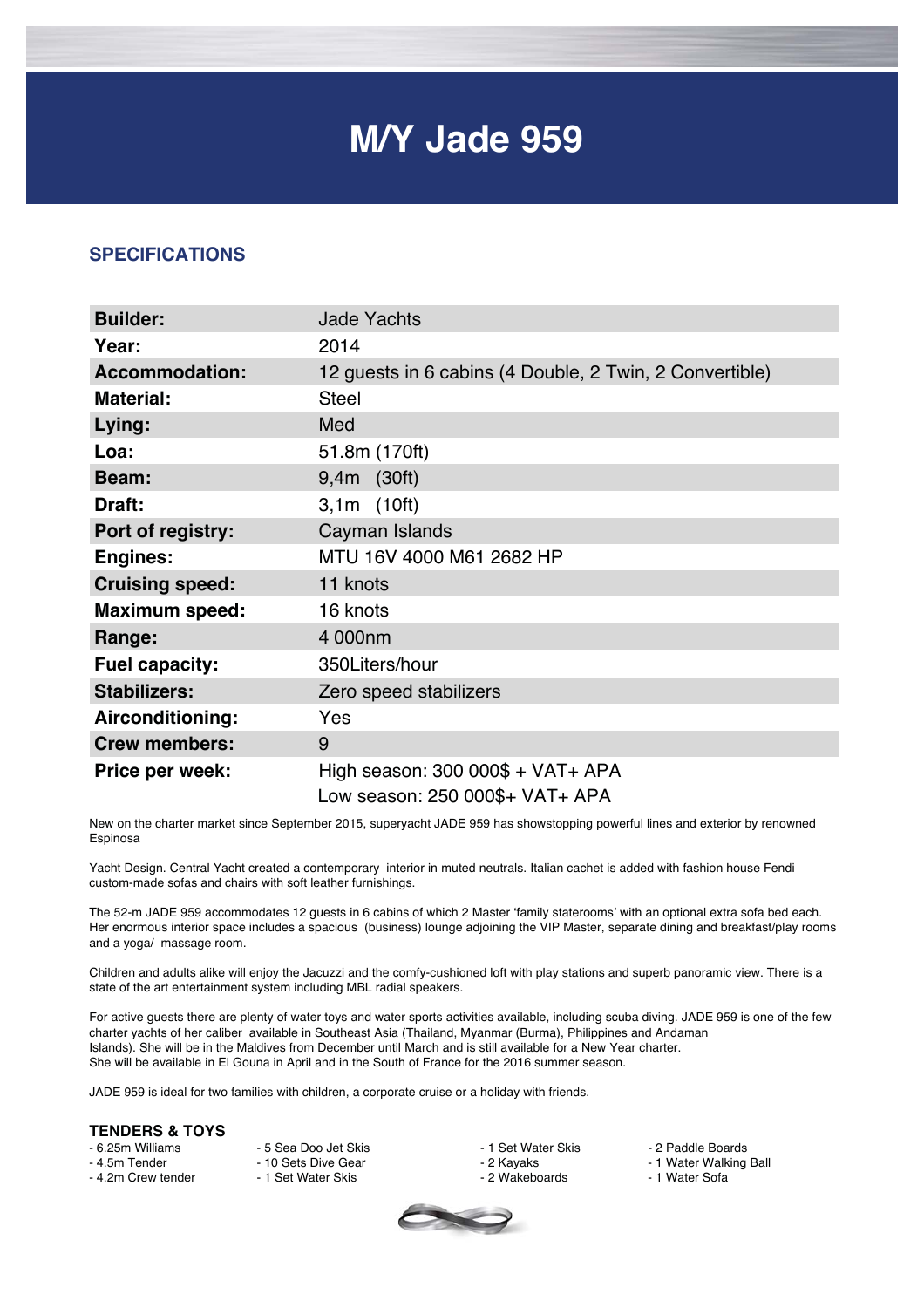# **M/Y Jade 959**



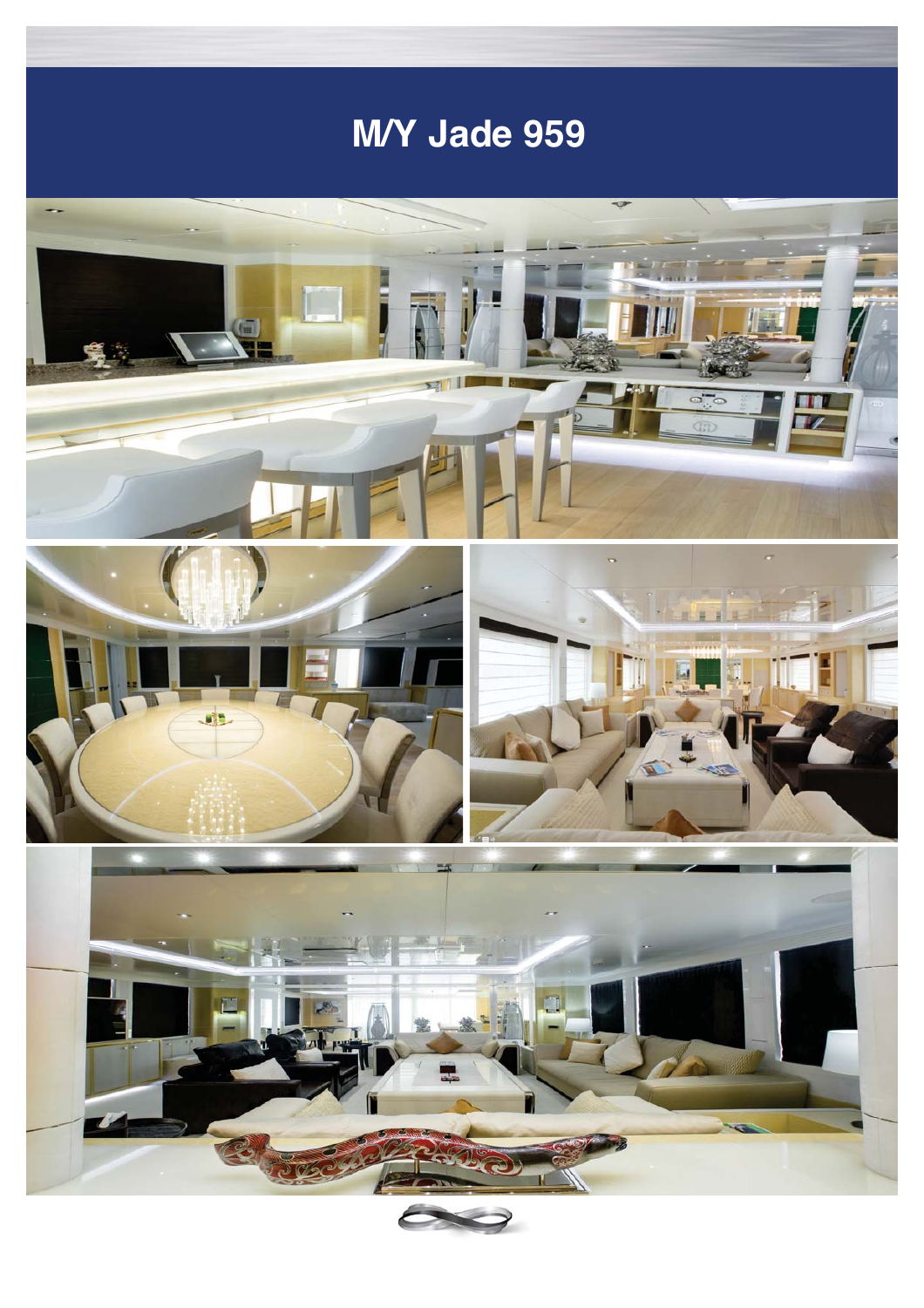